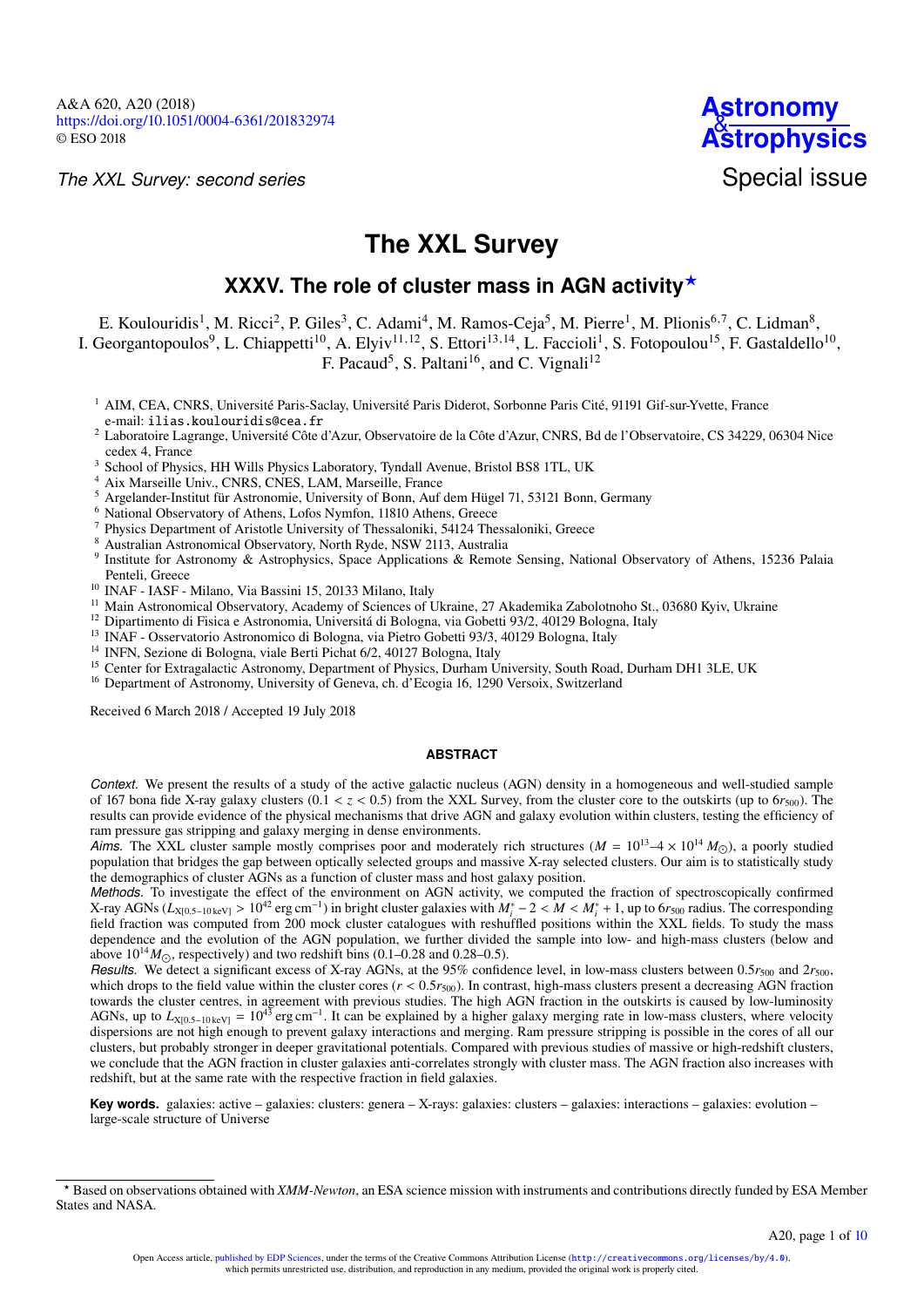## **1. Introduction**

Since the discovery that all massive galaxies in the local Universe host a central super massive black hole (SMBH) with a mass proportional to that of the galaxy spheroid (known as the Magorrian relation, [Magorrian et al.](#page-9-0) [1998;](#page-9-0) [Gültekin et al.](#page-9-1) [2009;](#page-9-1) [Zubovas & King](#page-9-2) [2012\)](#page-9-2), the study of SMBHs and active galactic nuclei (AGNs) has been a lively topic in modern astrophysics. To explain this interactive co-evolution, theoretical models proposed an AGN-driven feedback wind as a mechanism to regulate the amount of gas in galaxies [\(Schawinski et al.](#page-9-3) [2006;](#page-9-3) [Cen &](#page-8-1) [Chisari](#page-8-1) [2011\)](#page-8-1). Therefore, an accurate census of AGNs is essential in understanding the cosmic history of accretion onto SMBHs and their relation to the host galaxy.

However, there is still no consensus about the mechanisms that trigger or suppress AGNs. There is evidence that galaxy mergers and interactions play an important role in triggering AGNs [\(Koulouridis et al.](#page-9-4) [2006b;](#page-9-4) [Hopkins et al.](#page-9-5) [2008\)](#page-9-5), but on the other hand, AGNs are also found isolated and undisturbed. Nevertheless, there is compelling evidence that the presence of AGNs is closely linked to the large-scale environment. As structures grow hierarchically, galaxies are accreted by progressively more massive dark matter halos, and the majority of galaxies end up in groups and clusters [\(Eke et al.](#page-9-6) [2004;](#page-9-6) [Calvi et al.](#page-8-2) [2011\)](#page-8-2), which are therefore the predominant environment of galaxies and can play a very important role in establishing galaxy properties. As the most massive self-gravitating entities of the universe, clusters are also ideal laboratories for investigating the impact of dense environments on AGN demographics.

Clusters and groups are usually identified by optical and infrared surveys as concentrations of red-sequence galaxies (e.g. [Gladders & Yee](#page-9-7) [2000;](#page-9-7) [Koester et al.](#page-9-8) [2007;](#page-9-8) [Hao et al.](#page-9-9) [2010;](#page-9-9) [Rykoff et al.](#page-9-10) [2014;](#page-9-10) [Bleem et al.](#page-8-3) [2015\)](#page-8-3) or galaxy overdensities in photometric redshift space (e.g. [Wen et al.](#page-9-11) [2009,](#page-9-11) [2012;](#page-9-12) [Szabo et al.](#page-9-13) [2011\)](#page-9-13). They are then confirmed by follow-up spectroscopy. They can also be identified by X-ray observations as extended sources, unambiguously testifying the presence of hot gas trapped in the potential well of a virialised system (e.g. [Pierre et al.](#page-9-14) [2004;](#page-9-14) [Pacaud et al.](#page-9-15) [2007;](#page-9-15) [Pierre et al.](#page-9-16) [2016,](#page-9-16) hereafter XXL Paper I). In comparison to optically selected samples, X-ray selected cluster samples are much less affected by projection effects, and their properties can be measured with good accuracy. In addition, the best way to detect active galaxies is through X-ray observations (e.g. [Brandt & Alexander](#page-8-4) [2015\)](#page-8-4).

However, the effect of the group and cluster environment on the activity of the central SMBH of galaxies and vice versa is still fairly undetermined. Although it has been clearly established that an excess of X-ray point-like sources is found within clusters (e.g. [Cappi et al.](#page-8-5) [2001;](#page-8-5) [Molnar et al.](#page-9-17) [2002;](#page-9-17) [Johnson et al.](#page-9-18) [2003;](#page-9-18) [D'Elia et al.](#page-8-6) [2004;](#page-8-6) [Cappelluti et al.](#page-8-7) [2005;](#page-8-7) [Gilmour et al.](#page-9-19) [2009\)](#page-9-19), recent studies have reported a significant lack of AGNs in rich galaxy clusters with respect to the field (e.g. Koulouridis  $\&$ [Plionis](#page-9-20) [2010;](#page-9-20) [Haines et al.](#page-9-21) [2012;](#page-9-21) [Ehlert et al.](#page-8-8) [2013,](#page-8-8) [2014\)](#page-8-9). Nevertheless, spectroscopic studies of X-ray point-like sources in rich galaxy clusters have concluded that low X-ray luminosity AGNs ( $L_X < 3 \times 10^{42}$  erg s<sup>-1</sup>) are equally present in cluster and field environments (e.g. Martini et al. 2007: Haggard et al. 2010) field environments (e.g. [Martini et al.](#page-9-22) [2007;](#page-9-22) [Haggard et al.](#page-9-23) [2010\)](#page-9-23). In addition, most of the X-ray sources found in clusters present weaker optical AGN spectrum than AGNs in the field [\(Marziani](#page-9-24) [et al.](#page-9-24) [2017\)](#page-9-24) or show no signs of an optical AGN (e.g. [Martini](#page-9-25) [et al.](#page-9-25) [2002,](#page-9-25) [2006;](#page-9-26) [Davis et al.](#page-8-10) [2003\)](#page-8-10). However, luminous AGNs are rarely found in clusters [\(Kauffmann et al.](#page-9-27) [2004;](#page-9-27) [Popesso et al.](#page-9-28) [2006;](#page-9-28) [Caglar & Hudaverdi](#page-8-11) [2017\)](#page-8-11).

[2018,](#page-9-30) XXL Paper XXI), there is evidence that X-ray AGNs found in massive clusters are an in-falling population located mostly in the outskirts [\(Haines et al.](#page-9-21) [2012\)](#page-9-21). Furthermore, [Ehlert et al.](#page-9-31) [\(2015\)](#page-9-31) argues that an important part of the cluster AGN population is triggered by galaxy mergers. Theoretically, the feeding of the black hole can be enhanced by means of non-axisymmetric perturbations that induce mass inflow during galaxy interactions and merging. This can lead to the AGN triggering (e.g. [Kawakatu](#page-9-32) [et al.](#page-9-32) [2006;](#page-9-32) [Koulouridis et al.](#page-9-4) [2006b](#page-9-4)[,a,](#page-9-33) [2013;](#page-9-34) [Ellison et al.](#page-9-35) [2011;](#page-9-35) [Silverman et al.](#page-9-36) [2011;](#page-9-36) [Hopkins & Quataert](#page-9-37) [2011;](#page-9-37) [Villforth et al.](#page-9-38) [2012;](#page-9-38) [Hopkins et al.](#page-9-39) [2014;](#page-9-39) [Koulouridis](#page-9-40) [2014\)](#page-9-40), rendering the highdensity cluster surroundings a favourable AGN environment. While this maybe the case for the outskirts, the rather extreme conditions within the innermost cluster regions seem to have the opposite effect. In more detail, the ram pressure stripping from the intracluster medium (ICM) is probably able to strip or evaporate the cold gas reservoir of galaxies [\(Gunn & Gott](#page-9-41) [1972;](#page-9-41) [Cowie & Songaila](#page-8-12) [1977;](#page-8-12) [Giovanelli & Haynes](#page-9-42) [1985;](#page-9-42) [Popesso](#page-9-28) [et al.](#page-9-28) [2006;](#page-9-28) [Chung et al.](#page-8-13) [2009;](#page-8-13) [Jaffé et al.](#page-9-43) [2015;](#page-9-43) [Poggianti et al.](#page-9-44) [2017b\)](#page-9-44) and can strongly affect the fueling of the AGN. However, we note that the efficiency of ram pressure in transforming bluesequence galaxies to red has been challenged (e.g. [Larson et al.](#page-9-45) [1980;](#page-9-45) [Balogh et al.](#page-8-14) [2000,](#page-8-14) [2002;](#page-8-15) [Bekki et al.](#page-8-16) [2002;](#page-8-16) [van den Bosch](#page-9-46) [et al.](#page-9-46) [2008;](#page-9-46) [Wetzel et al.](#page-9-47) [2012\)](#page-9-47) and halo gas stripping has been suggested instead ("strangulation"; e.g. [Larson et al.](#page-9-45) [1980;](#page-9-45) [Bekki](#page-8-16) [et al.](#page-8-16) [2002;](#page-8-16) [Tanaka et al.](#page-9-48) [2004\)](#page-9-48). Nevertheless, recent spectroscopic observations demonstrated the efficiency of ram pressure stripping in cluster galaxies [\(Poggianti et al.](#page-9-44) [2017b\)](#page-9-44). Interestingly, in merging or actively growing clusters the high incidence of galaxy mergers can potentially enhance the number of AGNs, while at the same time, shock waves in the ICM generated by cluster mergers may also enhance the ram pressure stripping (e.g.

[Vijayaraghavan & Ricker](#page-9-49) [2013;](#page-9-49) [Jaffé et al.](#page-9-50) [2016\)](#page-9-50).

On the other hand, although AGNs are not found in cluster cores (e.g. [Söchting et al.](#page-9-29) [2002;](#page-9-29) [Ehlert et al.](#page-8-9) [2014;](#page-8-9) [Melnyk et al.](#page-9-30)

Whichever the exact physical mechanism, if the suppression of accretion onto the SMBH is due to the gravitational potential, we would expect the AGN presence to anti-correlate with cluster mass. However, the majority of previous studies have investigated rich X-ray clusters (e.g. [Martini et al.](#page-9-26) [2006;](#page-9-26) [Koulouridis &](#page-9-20) [Plionis](#page-9-20) [2010;](#page-9-20) [Haines et al.](#page-9-21) [2012\)](#page-9-21) or optically selected galaxy groups (e.g. [Bitsakis et al.](#page-8-17) [2015\)](#page-8-17). [Arnold et al.](#page-8-18) [\(2009\)](#page-8-18) studied a sample of 16 local groups and rich clusters and found evidence of this anti-correlation. [Oh et al.](#page-9-51) [\(2014\)](#page-9-51) reported similar findings for a sample of 16 poor X-ray clusters at intermediate redshifts. In [Koulouridis et al.](#page-9-52) [\(2014\)](#page-9-52), we investigated the AGN frequency in 33 poor and moderately rich clusters of the XMM-LSS survey up to  $z = 1$  and found no AGN suppression near the cluster centres, as would be expected for more massive structures (e.g. [Koulouridis & Plionis](#page-9-20) [2010;](#page-9-20) [Ehlert et al.](#page-8-8) [2013,](#page-8-8) [2014\)](#page-8-9). In addition, [Ehlert et al.](#page-9-31) [\(2015\)](#page-9-31) argued that the number of AGNs in a sample of 135 clusters scales with *M*<sup>−</sup>1.<sup>2</sup> . On the other hand, studying the fraction of luminous AGNs  $(L_X > 10^{43} \text{ erg s}^{-1})$  in the DES cluster sample Bufanda et al. (2017) reported no differences between ter sample, [Bufanda et al.](#page-8-19) [\(2017\)](#page-8-19) reported no differences between groups and clusters at any redshift. We note, however, that the differences in the sample mass range of the above studies may account for the discrepant results. For example, there is no cluster in the sample of [Ehlert et al.](#page-9-31) [\(2015\)](#page-9-31) below the mass threshold of  $10^{14}$   $M_{\odot}$  which has been used in the literature to separate groups from clusters (e.g. [Bufanda et al.](#page-8-19) [2017\)](#page-8-19).

In the current work, we study the X-ray AGN frequency in 167 spectroscopically confirmed X-ray selected clusters of the XXL survey (The Ultimate *XMM-Newton* Survey, see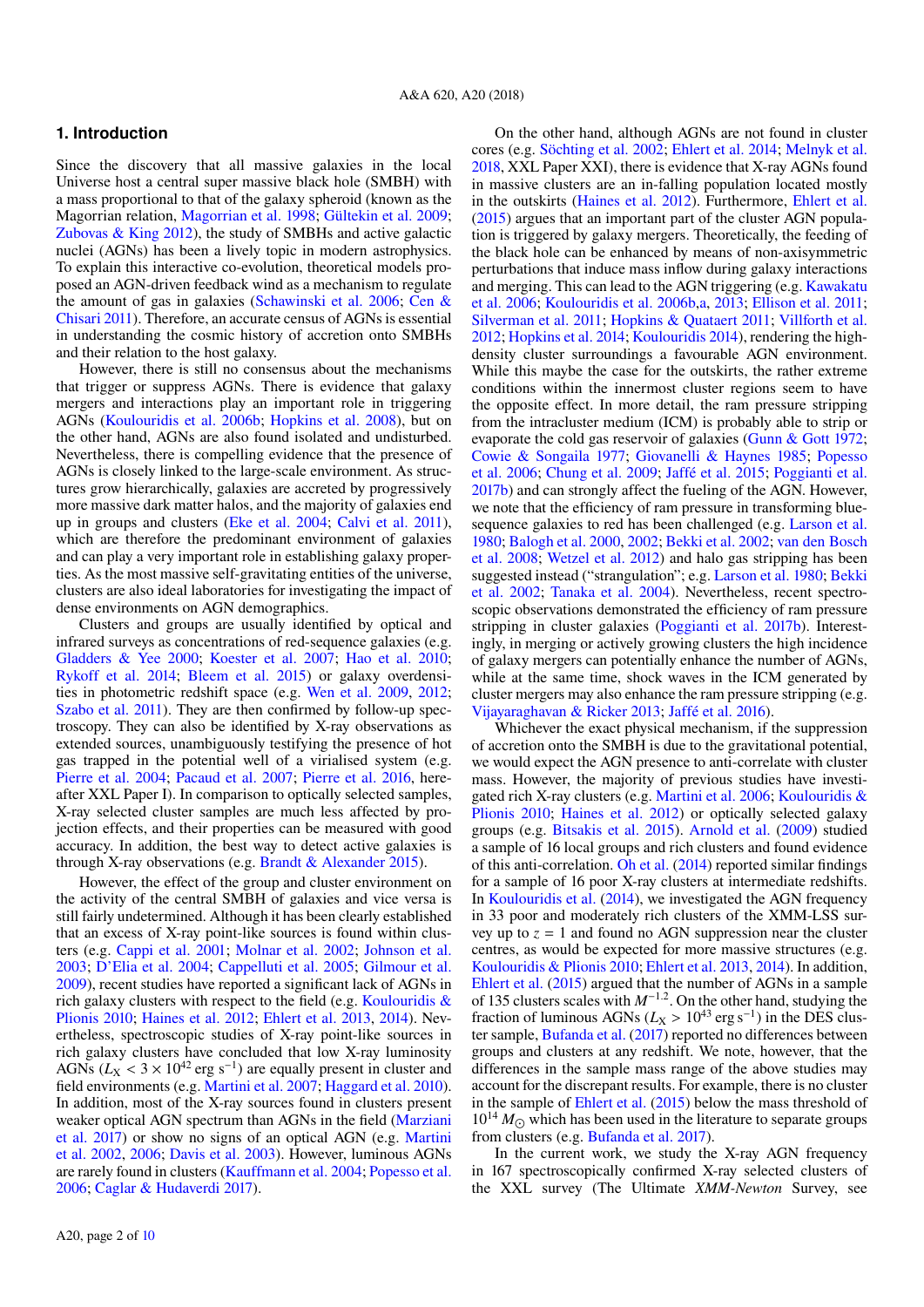XXL Paper I), spanning a redshift range of  $z = 0.1 - 0.5$ . This homogeneous collection of relatively low-mass X-ray clusters provides a far larger sample of such clusters than previous studies. This mass range is largely unexplored, but is nevertheless an essential link between optical galaxy groups and massive clusters. With its depth, uniform coverage, and well-defined selection function, the XXL Survey is making a unique contribution to the study of clusters. More importantly, its two  $25 \text{ deg}^2$ fields are essential to the study of AGNs in the cluster environment, since clusters can be very extended, of the order of a few Mpc, and AGNs may preferentially reside in their outskirts.

In Sect. [2](#page-2-0) of the paper, we present the cluster and AGN catalogues. In Sect. [3,](#page-3-0) we describe the applied methodology and in Sect. [4,](#page-4-0) we present the results. Finally, we draw our conclusions and discuss the results in Sect. [5.](#page-6-0) Throughout this paper, we use  $H_0 = 70 \text{ km s}^{-1} \text{ Mpc}^{-1}, \Omega_m = 0.3, \text{ and } \Omega_{\Lambda} = 0.7.$ 

## <span id="page-2-0"></span>**2. Data description**

## *2.1. The XXL Survey*

The XXL Survey is the largest *XMM-Newton* project approved to date (>6 Ms), surveying two <sup>∼</sup>25 deg<sup>2</sup> fields, called the northern (XXL-N) and the southern (XXL-S) fields, with a median exposure of 10.4 ks and a depth of  $\sim$ 5 × 10<sup>-15</sup> erg s<sup>-1</sup> cm<sup>-2</sup> in the (0.5–2 keV) soft X-ray band (completeness limit for point-like sources). The two fields have extensive multiwavelength coverage from X-ray to radio. A general description of the survey and its goals was published in XXL Paper I. To date approximately 450 new galaxy clusters have been detected out to redshift *z* ∼ 2, and more than 20 000 AGNs out to *z* ∼ 4. The main goal of the project is to constrain the dark energy equation of state parameter, w, using clusters of galaxies. This survey will also be a lasting legacy for cluster scaling laws and studies of galaxy clusters, AGNs, and X-ray background (see also [Pierre et al.](#page-9-53) [2017\)](#page-9-53).

## *2.2. Galaxy cluster sample*

From the total cluster catalogue of the XXL survey, we select all spectroscopically confirmed class-1 (C1) and class-2 (C2) clusters spanning a redshift range of  $0.1 < z < 0.5$ . The lower redshift limit discards a small number of nearby clusters because their angular diameter is very extended, even for the  $25 \text{ deg}^2$ of each XXL field. The upper redshift limit allows us to uniformly detect AGN cluster members down to a lower soft-band (0.5–2 keV) X-ray luminosity of  $L_{X[0.5-2\text{ keV}]} > 10^{42}$  erg cm<sup>-1</sup>. In addition, we limit our sample to these clusters with direct X-ray addition, we limit our sample to these clusters with direct X-ray temperature and luminosity measurements (see next paragraph for more details). The above selection yields 121 C1 and 46 C2 X-ray selected galaxy clusters.

The C1 and C2 selection criteria are described in [Pacaud](#page-9-54) [et al.](#page-9-54) [\(2006\)](#page-9-54) and the properties of the clusters are thoroughly studied and presented in [\(Adami et al.](#page-8-20) [2018,](#page-8-20) hereafter XXL Paper XX). The C1 selection guarantees a pure cluster sample, while the C2 selection pertains to less massive clusters and is a priori contaminated by false detections (30–50% are point-like sources mistaken for clusters). Therefore, we selected only the spectroscopically confirmed clusters to avoid including false sources. The cluster mass and the  $r_{500}$ <sup>[1](#page-2-1)</sup> radius are well defined for our clusters, which is crucial for the current study. In more detail, we were able to measure directly the X-ray temperature and luminosity performing a spectral analysis of the



<span id="page-2-2"></span>[Fig. 1.](http://dexter.edpsciences.org/applet.php?DOI=10.1051/0004-6361/201832974&pdf_id=0) Redshift (*top panel*) and mass distribution (*bottom panel*) of the 167 spectroscopically confirmed C1 and C2 clusters in the two XXL fields.

X-ray observations. Initially, the extent of the emission was defined as the radius beyond which no significant cluster emission is detected using a threshold of  $0.5\sigma$  above the background level. For detailed background modelling we followed the methodology described in [Eckert et al.](#page-8-21) [\(2014\)](#page-8-21). The soft proton background was modelled with a broken power law, and the non-X-ray background using closed filter observation. In addition, the sky background was modelled using data extracted from an offset region (outside the cluster emission), using a three-component model. Finally, cluster source spectra were extracted for each of the *XMM-Newton* cameras separately and the (0.4–11.0 keV) band was modelled with an absorbed Astrophysical Plasma Emission Code (APEC; [Smith et al.](#page-9-55) [2001\)](#page-9-55) model (v2.0.2) with a fixed metal abundance of  $Z = 0.3 Z_{\odot}$ . Using the mass-temperature scaling relation of [Lieu et al.](#page-9-56) [\(2016,](#page-9-56) XXL Paper IV), we calculated the  $(M_{500,MT})$  mass and the  $r_{500,MT}$ radius. The mass and redshift distribution of our sample are presented in Fig. [1.](#page-2-2)

Although there is no clear definition, galaxy concentrations more massive than  $10^{14} M_{\odot}$  are defined as galaxy clusters, while less massive aggregations are called galaxy groups. According to the above classification almost half of the extended X-ray sources in the current study fall in the former category and the rest in the latter. Our sample includes very few clusters above a mass of  $M_{500, \text{MT}} \sim 3 \times 10^{14} M_{\odot}$ . Our sources cover an estimated mass range of  $10^{13} - 5 \times 10^{14} M_{\odot}$ , which classifies them as poor clusters (groups) or moderately rich clusters. This is an important feature of our sample for the current study, allowing us to investigate the role of the cluster mass in triggering and suppressing AGN activity.

<span id="page-2-1"></span><sup>&</sup>lt;sup>1</sup> Overdensity radius with respect to the critical density.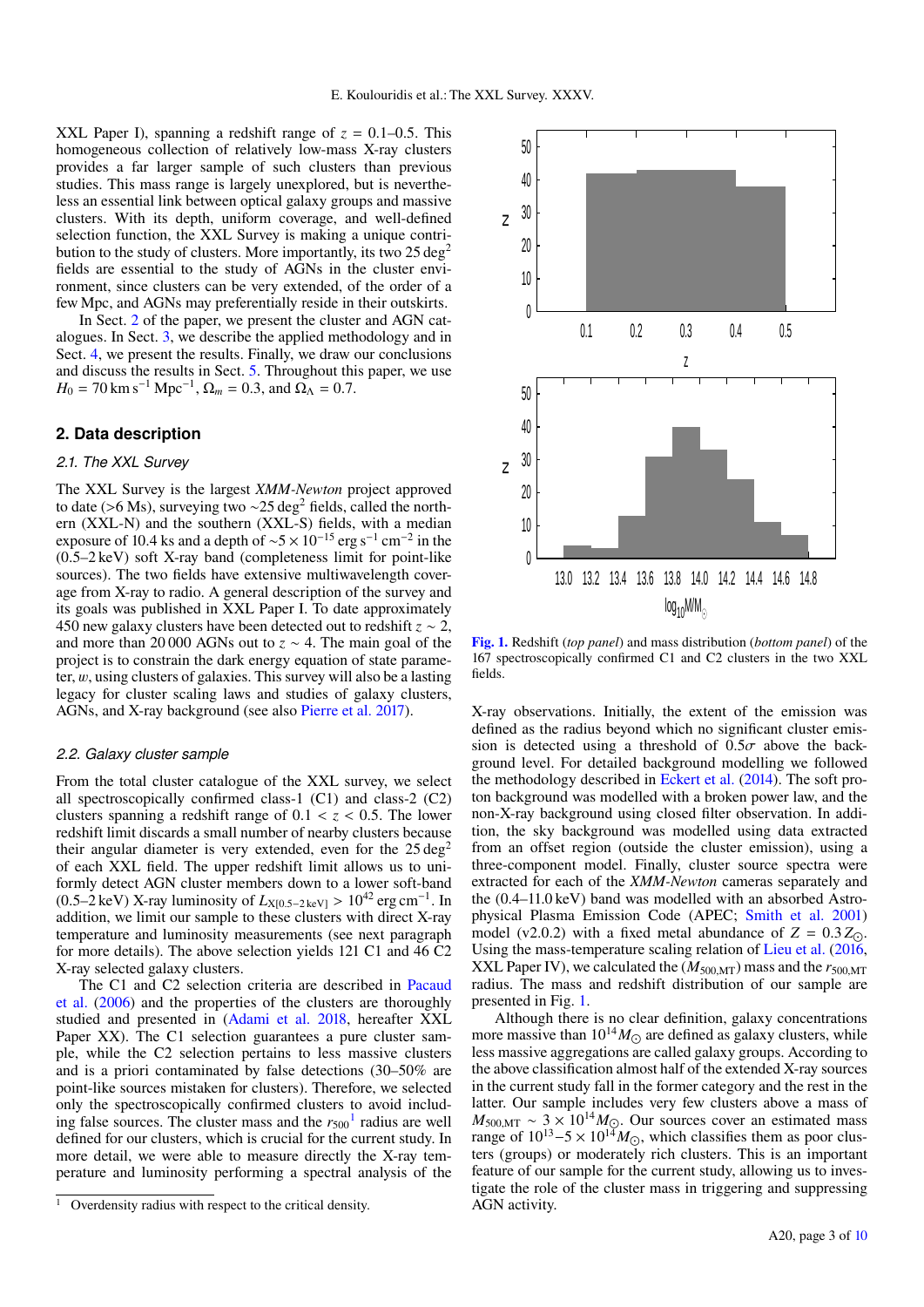#### *2.3. X-ray point-source sample and spectroscopic redshifts*

The X-ray point source catalogue is thoroughly described in [Chiappetti et al.](#page-8-22) [\(2018,](#page-8-22) XXL Paper XXVII), where all X-ray and the associated ancillary data (infrared, near-infrared, optical, ultraviolet, radio, and spectroscopic redshift when available) of 26056 X-ray sources are described.

Spectroscopic redshifts were obtained with large spectroscopic surveys with which we have collaborative agreements, for example SDSS, VIPERS [\(Guzzo et al.](#page-9-57) [2014\)](#page-9-57), and GAMA [\(Liske et al.](#page-9-58) [2015\)](#page-9-58) in XXL-N, and from a large campaign with the AAOmega spectrograph on the Anglo-Australian Telescope (see [Lidman et al.](#page-9-59) [2016,](#page-9-59) XXL Paper XIV). Other smaller scale spectroscopic observations (e.g. with WHT, [Koulouridis et al.](#page-9-60) [2016b,](#page-9-60) XXL Paper XII) complement the sample.

All spectroscopic information is hosted in the Centre de donnéeS Astrophysiques de Marseille (CeSAM) database in Marseille<sup>[2](#page-3-1)</sup>. The second data release (CeSAM-DR2) is public and can be downloaded directly from the database.

## <span id="page-3-0"></span>**3. Methodology**

#### <span id="page-3-3"></span>*3.1. Spatial density of optical galaxies*

Any excess of X-ray AGNs in the area of galaxy clusters can be due to the obvious abundance of galaxies with respect to the field (e.g. [Koulouridis & Plionis](#page-9-20) [2010;](#page-9-20) [Haines et al.](#page-9-21) [2012;](#page-9-21) [Koulouridis et al.](#page-9-52) [2014\)](#page-9-52). Therefore, to reach a meaningful interpretation of the X-ray AGN density we need to compare it to the density of optical sources. To this end we have used the clusters of XXL-N that fall in the CFHTLS-W1 field and therefore have reliable photometric redshifts [\(Ilbert et al.](#page-9-61) [2006;](#page-9-61) [Coupon](#page-8-23) [et al.](#page-8-23) [2009\)](#page-8-23). The methodology used to select galaxies and define the background is described in detail in [Ricci et al.](#page-9-62) [\(2018,](#page-9-62) XXL Paper XXVIII). To summarise, we selected galaxies with photometric redshifts in a certain window around the spectroscopic redshift of each cluster. This window was precisely defined in order to obtain a homogeneous 68% membership completeness that depends both on cluster redshift and galaxy magnitude. In order to select bright galaxies in a homogeneous way, we used an evolutionary model as reference for the redshift evolution of the characteristic apparent magnitude *m* ∗ . This model was computed with LePhare using the elliptical galaxy SED template "burst\_sc86\_zo.sed" from the PEGASE2 library [\(Fioc &](#page-9-63) [Rocca-Volmerange](#page-9-63) [1997\)](#page-9-63), with a redshift of formation  $z_f = 3$ . We normalised the model using *K*\* values from [Lin et al.](#page-9-64) [\(2006\)](#page-9-64), and corrected to AB system. This leads to a magnitude of  $M_i^* = -21.75$  at  $z = 0$  in the *i*' band, which does not sig-<br>pificantly evolve within the redshift span of the current study nificantly evolve within the redshift span of the current study. Finally, we selected galaxies (and counterparts of the X-ray sources) having an absolute magnitude  $M_i$  in the *i* band within  $M_i^*$  − 2 <  $M_i$  <  $M_i^*$  + 1. The background galaxy density was<br>computed as the mean galaxy density in the entire CEHTLS-W1 computed as the mean galaxy density in the entire CFHTLS-W1 field.

For the purposes of the current study, we calculated two optical profiles, one for poor clusters with masses below  $M_{500,MT}$  =  $10^{14} M_{\odot}$  and one above this threshold, since the mass-range of our clusters is rather narrow. The analysed sample, comprises ∼50% of the total cluster sample, and we assumed that it is representative of the full XXL population. For the rest of the clusters, one of the two available optical profiles was adopted on the basis of their estimated mass.



<span id="page-3-2"></span>[Fig. 2.](http://dexter.edpsciences.org/applet.php?DOI=10.1051/0004-6361/201832974&pdf_id=0) Position of the 75 spectroscopically confirmed X-ray selected clusters in the XXL-S field. The size of the circles in this figure corresponds to 6 $r_{500,MT}$  radius.

#### <span id="page-3-4"></span>*3.2. X-ray AGN selection*

In our analysis, we considered all X-ray point-like sources that (a) fall within  $6r_{500,MT}$  of the centre of each cluster (see Fig. [2\)](#page-3-2), (b) have X-ray luminosities in excess of  $L_{X[0.5-10 \text{ keV}]}$  >  $10^{42}$  erg s<sup>-1</sup>, and (c) whose optical counterparts have absolute *i*-band magnitudes within  $M_i^*$  – 2 <  $M_i$  <  $M_i^*$  + 1, consistently with the range used for optical galaxies in Sect 3.1. Of the with the range used for optical galaxies in Sect. [3.1.](#page-3-3) Of the above sources, ∼90% and ∼70% have a spectroscopic redshift in XXL-S and XXL-N, respectively. We divided the area around each cluster into six annuli of *r*500 radius, and we counted all the sources that fell into one of the following categories: spectroscopic members, for which the maximum radial velocity difference between the galaxy and the cluster is chosen at  $\Delta u = \pm 2000(z_{\text{spec}} + 1) \text{ km s}^{-1}$  (e.g. [Koulouridis & Plionis](#page-9-20) [2010;](#page-9-20) [Martini et al.](#page-9-65) [2013;](#page-9-65) [Koulouridis et al.](#page-9-52) [2014,](#page-9-52) [2016b\)](#page-9-60) or photometric members, which are galaxies with low probability of being stars or outliers, and with a narrow probability distribution function (PDF) around the cluster redshift. The first annulus is further divided because the detection of X-ray sources close to the cluster core may be affected by the extended X-ray emission of the hot gas. Therefore, the number counts in the innermost region is always a lower limit. We also note that X-ray AGNs associated with the brighter cluster galaxies were removed, since their triggering and evolution is not the subject of the present study.

To compute the background level, we constructed 200 mock catalogues, 100 for each XXL field. We match the number and redshift distribution of our clusters, randomising only their position in the fields. The most important property of the mock catalogues is that they follow the X-ray sensitivity of the survey allowing us to tackle selection effects. The average density of X-ray sources was found to be roughly the same in all annuli.

In Fig. [3,](#page-4-1) we present the X-ray AGN density profiles in the two fields using both selections. The profiles were constructed by computing the density of X-ray AGNs, ∆*X*, in each annulus *i*, following the formula

$$
\Delta X_i = \sum_{1}^{N_c} N_i \bigg/ \sum_{1}^{N_c} A_i,
$$

where  $N_c$  is the number of clusters,  $N_i$  the number of X-ray AGNs in annulus  $i$ , and  $A_i$  is the respective area. The differences

<span id="page-3-1"></span><sup>2</sup> <http://www.lam.fr/cesam/>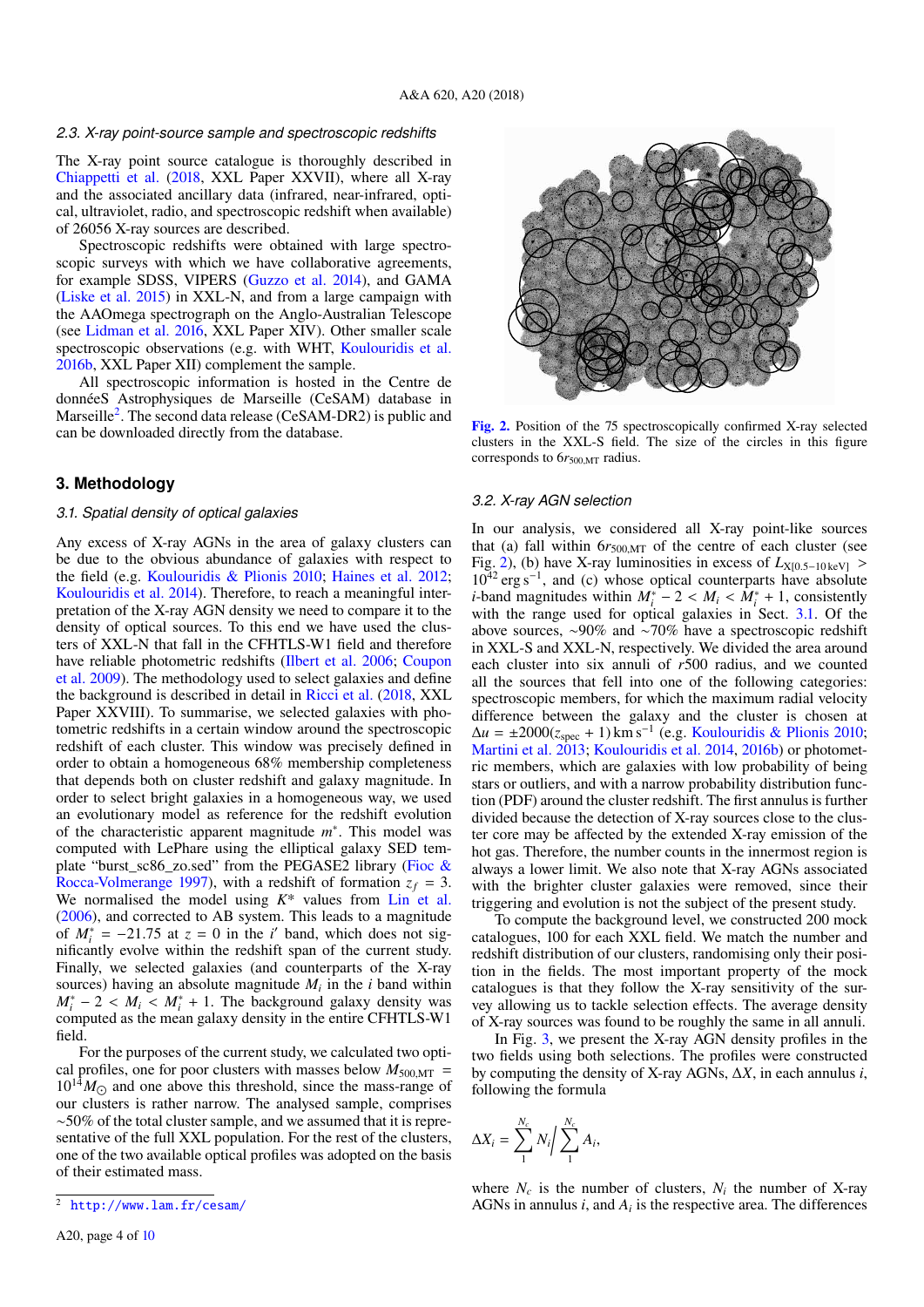

<span id="page-4-1"></span>[Fig. 3.](http://dexter.edpsciences.org/applet.php?DOI=10.1051/0004-6361/201832974&pdf_id=0) Density profiles of AGN cluster members, separated in two cluster mass bins (*left and right panels*). Only AGNs with spectroscopic redshifts are included in the *top panels*, while photometric redshifts are also used in the *bottom panels*. The dashed line represents the AGN field density as calculated from 100 mock catalogues in each case. Open circles mark the results of the first bin split into two. Error bars indicate the  $1\sigma$  confidence limits for small numbers of events [\(Gehrels](#page-9-66) [1986\)](#page-9-66).

between using all AGNs or only the spectroscopically confirmed ones are not significant. Considering that the spectroscopic completeness of our sample is high (especially in XXL-S), while on the other hand AGN photometric redshifts have large uncertainties, we chose to proceed using only the spectroscopically confirmed members.

For the presentation of the results, we computed the AGN fraction in cluster member galaxies, or the ratio of cluster AGN fraction to the field AGN fraction. Our results are compared with similar studies of the AGN fraction in bright cluster galaxies selected in various bands. The majority of these studies use an *M*<sup>∗</sup> + 1 magnitude cut below the knee of the luminosity function, consistent with that used in the current study. For the analyses that use  $M^* + 1.5$ , [Martini et al.](#page-9-65) [\(2013\)](#page-9-65) argued that any possible discrepancy caused by the 0.5 magnitude difference is far smaller than the Poisson uncertainties. Errors were computed based on the confidence limits for small number of events [\(Gehrels](#page-9-66) [1986\)](#page-9-66).

## <span id="page-4-0"></span>**4. Results**

In Fig. [4,](#page-5-0) we present the results of our analysis, where we plot the fraction of X-ray AGNs in cluster galaxies to the fraction of X-ray AGNs in field galaxies up to 6 $r_{500}$  radii. We divided the cluster population into low- and high-mass structures using the  $M_{500,MT} = 10^{14} M_{\odot}$  threshold. This limit is frequently used in the literature to separate groups from massive clusters (e.g. [Bufanda](#page-8-19) [et al.](#page-8-19) [2017\)](#page-8-19). The two subsamples roughly contain equal numbers of cluster galaxies. To obtain statistically significant results we merge the two XXL fields.

The first important result is the difference between the lowand high-mass cluster samples. A significant excess of X-ray AGNs, at the 95% confidence level, is found in the first  $2r_{500,MT}$ range of the low-mass cluster population. In contrast, the AGN fraction in the high-mass sample is consistent with the field value, and there is also evidence of a decreasing trend towards the cluster centres. The results of the innermost  $0.5r_{500,MT}$  annulus are plotted separately since they may be affected by observational effects (see Sect. [3.2\)](#page-3-4). The number of AGNs detected in cluster cores is small and the statistics are poor, but we find a decreasing trend, especially for the low-mass sample in which the AGN fraction falls to the field level.

We also compare our results with those of massive cluster studies. In Fig. [4,](#page-5-0) we overplot the results of 16 massive Abell clusters presented in [Koulouridis & Plionis](#page-9-20) [\(2010\)](#page-9-20). Spectroscopic redshifts were not available and therefore the projected X-ray AGN densities were computed, statistically subtracting the background. Data were available within a constant radius of 1 Mpc for most of the sources, which is close to the  $r_{500}$  radius for rich clusters. Optical galaxy densities were computed in the same regions, respectively, within  $m_r^* - 0.5 < m_r < m_r^* + 0.5$  (SDSS).<br>We also plot the results of a spectroscopic study of 26 massive We also plot the results of a spectroscopic study of 26 massive clusters that reported 40% fewer X-ray AGNs in galaxies brighter than  $M_K^* + 1.5$  within  $2r_{500}$  [\(Haines et al.](#page-9-21) [2012\)](#page-9-21) when compared<br>to the field density (Haggard et al. 2010). They also found that to the field density [\(Haggard et al.](#page-9-23) [2010\)](#page-9-23). They also found that these AGNs comprise an in-falling population. [Martini et al.](#page-9-22) [\(2007\)](#page-9-22) found a similarly low AGN fraction in  $M_R < -20$  galaxies for a smaller sample of seven clusters. The cluster-centric radius probed by the *Chandra* field of view varied from  $r_{200}$ down to ∼0.5 Mpc. In sharp contrast to [Haines et al.](#page-9-21) [\(2012\)](#page-9-21),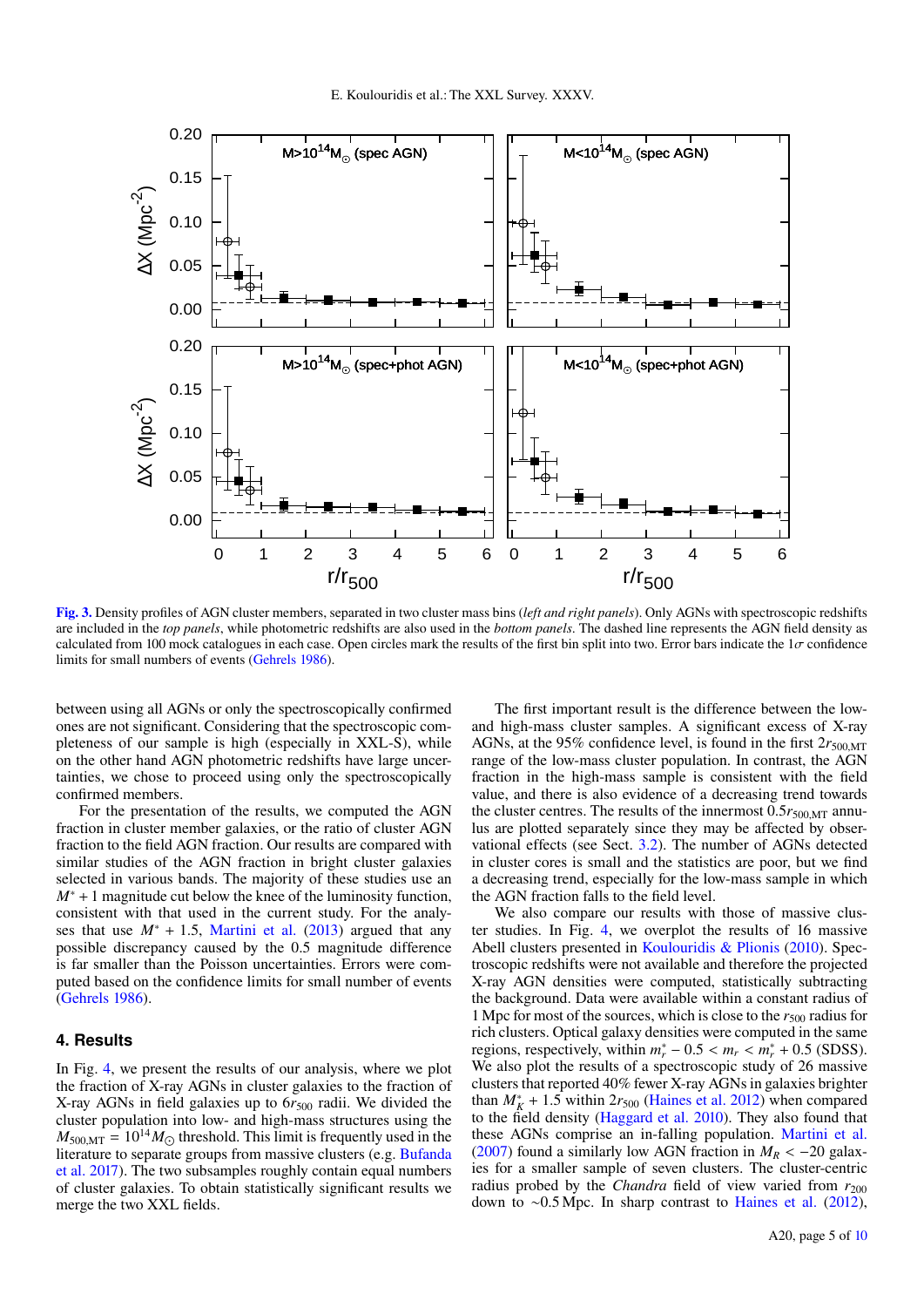

<span id="page-5-0"></span>[Fig. 4.](http://dexter.edpsciences.org/applet.php?DOI=10.1051/0004-6361/201832974&pdf_id=0) Fraction of XXL bright cluster galaxies hosting an X-ray AGN  $(L_{X[0.5-10 \text{keV}]}>10^{42} \text{ erg s}^{-1})$ , divided by the field fraction. The results are plotted as a function of distance from the cluster centre. The samare plotted as a function of distance from the cluster centre. The sample is divided in two based on cluster mass. Error bars indicate the  $1\sigma$  confidence limits for small numbers of events [\(Gehrels](#page-9-66) [1986\)](#page-9-66). For comparison we plot results from the analyses of massive clusters by [Martini et al.](#page-9-22) [\(2007,](#page-9-22) 8 clusters, 0.06 < *z* < 0.31), [Koulouridis & Plionis](#page-9-20) [\(2010,](#page-9-20) 16 clusters, <sup>0</sup>.<sup>07</sup> < *<sup>z</sup>* < 0.28), and [Haines et al.](#page-9-21) [\(2012,](#page-9-21) 26 clusters,  $0.15 < z < 0.30$ ). A significant AGN excess is found between  $0.5r_{500,MT}$ and 2 $r_{500,MT}$ , at the 95% confidence level.

they argue that their AGN sample is not in-falling. Interestingly, their X-ray sources are systematically less luminous than the sample in [Haines et al.](#page-9-21) [\(2012\)](#page-9-21), although both studies probe roughly the same galaxy population, up to <sup>∼</sup>*M*<sup>∗</sup> <sup>+</sup> <sup>1</sup>.5. In addition, [Martini et al.](#page-9-22) [\(2007\)](#page-9-22) reported that the most luminous AGNs  $(L_X > 10^{42} \text{ erg s}^{-1})$  are more centrally concentrated. This excess<br>is significant and peaks at ~0.5 Mpc. These results are consistent is significant and peaks at ∼0.5 Mpc. These results are consistent with our findings for the high-mass cluster population, but again is in contrast to the results of the low-mass sample.

Furthermore, [Ehlert et al.](#page-8-9) [\(2014\)](#page-8-9) used a sample of 42 massive clusters  $(z < 0.7)$  to study the X-ray AGN fraction in galaxies with SuprimeCam *R*-band apparent magnitudes brighter than  $R = 23$ . Their least massive cluster (~6 × 10<sup>14</sup> $M_{\odot}$ ) is more massive than our most massive cluster. However, they used a lower flux limit of  $10^{-14}$  erg s<sup>-1</sup> cm<sup>-2</sup>, selecting only the brightest X-ray sources. We also note that spectroscopic redshifts were not available. For a meaningful comparison, we apply the same flux limit to our samples and we plot the results in Fig. [5.](#page-5-1) Similarly to Fig. [4,](#page-5-0) an AGN deficiency is found in both highmass samples, while the excess is only present in the low-mass sample.

To test the stability of our results, we repeated the analysis used in this paper using an alternative cluster mass estimation. In more detail, we performed aperture photometry within 300 kpc in the (0.5–2 keV) band from the cluster centre. Then, we followed an iterative procedure using the M-L and the L-T scaling relations, fully described in XXL Paper XX, and we obtain the respective *<sup>M</sup>*<sup>500</sup>,scal and *<sup>r</sup>*<sup>500</sup>,scal values. This method allows the use of the full XXL sample of 209 spectroscopically confirmed clusters between  $z = 0.1$  and 0.5. Qualitatively, the results of the present study are not affected and the conclusions remain the same. We note, however, that this method is less precise than the one using direct temperature measurements that we have used in the current study.



<span id="page-5-1"></span>[Fig. 5.](http://dexter.edpsciences.org/applet.php?DOI=10.1051/0004-6361/201832974&pdf_id=0) Fraction of XXL bright cluster galaxies hosting an X-ray AGN for a flux-limited sample  $(F_{X[0.5-10 \text{ keV}]} > 10^{-14}$  erg s<sup>-1</sup> cm<sup>-2</sup>), divided<br>by the field fraction. The results are plotted as a function of distance by the field fraction. The results are plotted as a function of distance from the cluster centre. No AGN suppression is present in our low-mass cluster sample, in contrast to the results of [Ehlert et al.](#page-8-9) [\(2014\)](#page-8-9) on massive clusters. Error bars indicate the  $1\sigma$  confidence limits for small numbers of events [\(Gehrels](#page-9-66) [1986\)](#page-9-66).



<span id="page-5-2"></span>[Fig. 6.](http://dexter.edpsciences.org/applet.php?DOI=10.1051/0004-6361/201832974&pdf_id=0) AGN density per cluster within  $2r_{500}$  as a function of cluster mass. Error bars indicate the  $1\sigma$  confidence limits for small numbers of events [\(Gehrels](#page-9-66) [1986\)](#page-9-66).

Finally, in Fig. [6](#page-5-2) we plot the density of AGN per cluster within  $2r_{500,MT}$  as a function of cluster mass. These results are similar to those presented in Fig. 6 of [Ehlert et al.](#page-9-31) [\(2015\)](#page-9-31). In both cases, the statistical significance of AGN excess in individual clusters is small, while several clusters do not contain any AGNs. This is due to the rarity of X-ray AGNs in the total galaxy population. As a result, the expected number density of X-ray AGNs above the luminosity threshold per cluster is very low. Therefore, very rarely is more than one AGN detected within a  $2r_{500}$  radius of an individual cluster. However, there is evidence of increasing densities towards less massive clusters. On the other hand, this trend also reflects the declining  $r_{500}$  radius in the same direction. Therefore, we argue that in order to obtain reliable results it is necessary to stack the AGN number counts, as described in the current paper and in the literature (e.g. [Koulouridis et al.](#page-9-52) [2014;](#page-9-52) [Ehlert et al.](#page-9-31) [2015;](#page-9-31) [Bufanda et al.](#page-8-19) [2017\)](#page-8-19).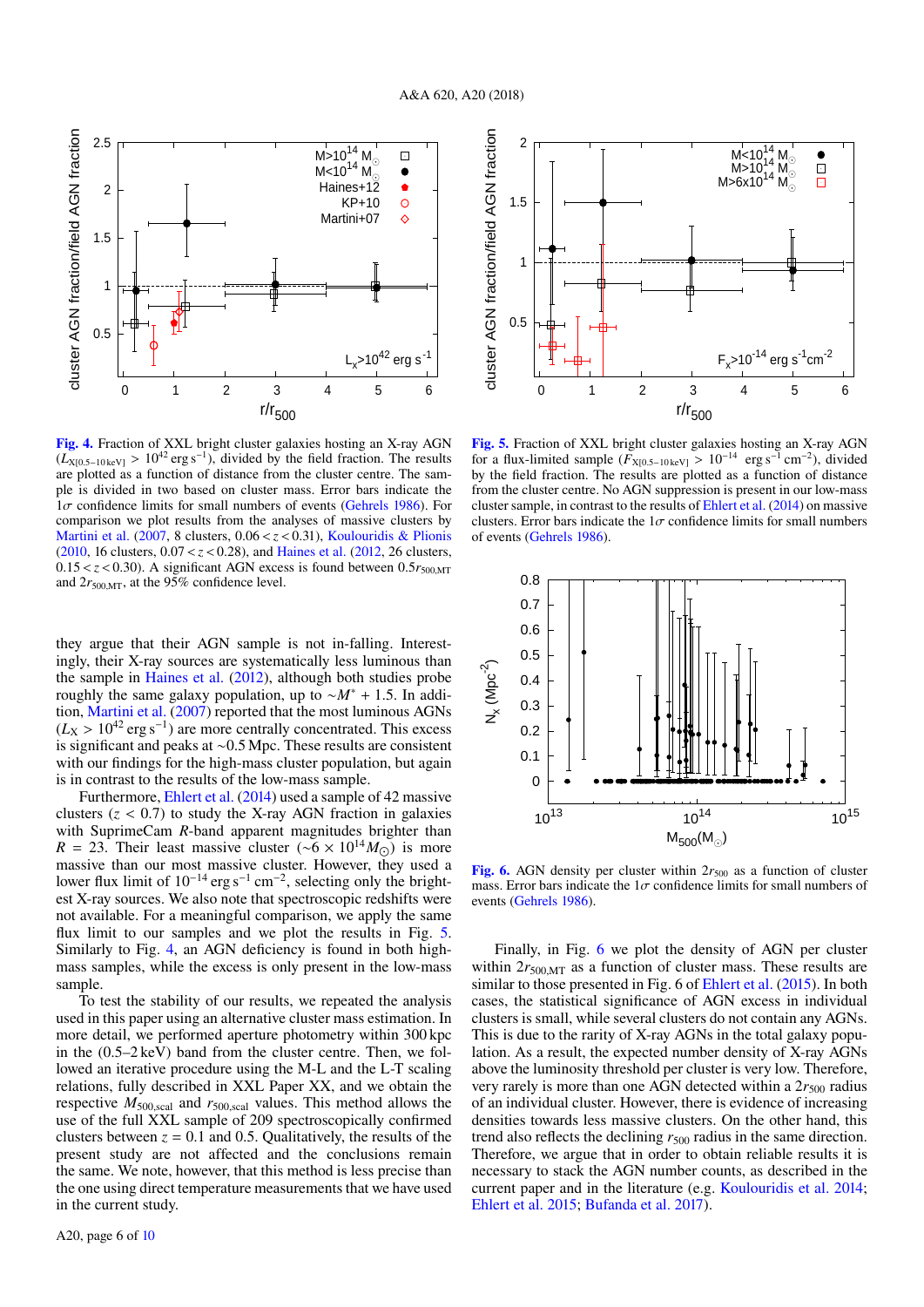## <span id="page-6-0"></span>**5. Conclusions and discussion**

We studied the X-ray AGN population of a sample of 167 spectroscopically confirmed X-ray clusters. Our clusters cover the largely unexplored mass range of poor and moderately rich clusters  $(10^{13} - 4 \times 10^{14} M_{\odot})$ . In this respect, the XXL sample is unique and even the next X-ray mission, e-Rosita, will not cover this mass range [\(Borm et al.](#page-8-24) [2014\)](#page-8-24).

Our results show a significant excess of X-ray AGNs in lowmass clusters ( $M_{500,MT}$  < 10<sup>14</sup> $M_{\odot}$ ), at the 95% confidence level, up to a radius of  $2r_{500,MT}$ . Nevertheless, in the innermost cluster region (<0.5*r*<sup>500</sup>,MT) a sharp decrease drives the AGN fraction back to the field level. On the other hand, the high-mass subsample presents a gradually decreasing AGN fraction towards the cluster centres, which reaches a factor of three lower than in the field level. This result is in agreement with previous studies of AGNs in massive cluster samples.

We argue that the AGN excess found in the cluster outskirts of low-mass clusters in this study supports an in-falling population scenario. There is indeed evidence that AGNs can be found in surplus in the periphery of clusters (e.g. [Johnson et al.](#page-9-18) [2003;](#page-9-18) [Koulouridis et al.](#page-9-52) [2014\)](#page-9-52), and they were further shown to be an in-falling population in [Haines et al.](#page-9-21) [\(2012\)](#page-9-21). However, other studies claimed the opposite for low-luminosity AGNs [\(Martini et al.](#page-9-22) [2007\)](#page-9-22). The excess may be attributed to AGN triggering because of the higher galaxy density, which can lead to higher merger rates [\(Ehlert et al.](#page-9-31) [2015\)](#page-9-31). In Fig. [7,](#page-7-0) we present two examples of X-ray clusters with spectroscopically confirmed AGN members in the first two annuli; galaxy interactions or merging is possible in both cases. However, high-velocity dispersions in massive clusters may diminish the probability of galaxy interactions. [Arnold et al.](#page-8-18) [\(2009\)](#page-8-18) found that ten groups with velocity dispersion  $\sigma < 500 \text{ km s}^{-1}$  present higher AGN fractions than six clusters above this velocity dispersion limit. They used both X-ray ( $L_X > 10^{41}$  erg s<sup>-1</sup>) and optically detected AGNs AGNs.

We also argue that the decrease in the AGN fraction in the cluster cores, both in low- and high-mass clusters, supports the ram pressure stripping scheme produced by the hot ICM. The hotter gas in deep gravitational potentials is expected to strip the galaxy more effectively than the colder gas in our poor cluster population. Indeed, the density of AGNs within the first  $\langle 0.5r_{500\text{MT}}\rangle$  is consistent with the background level, in contrast to the well-established lack of AGNs in massive clusters.

Both of the mechanisms described above lead to the differences between the AGN activity in poor and massive galaxy clusters. Previous results vary depending on the AGN selection, the cluster-mass range, and the selected cluster-centric radius. However, [Ehlert et al.](#page-9-31) [\(2015\)](#page-9-31) also reported evidence of this cluster mass–AGN activity anti-correlation in a large sample of 135 clusters  $(2 \times 10^{-14} - 2 \times 10^{-15} M_{\odot})$ . They showed that the density of cluster AGNs has a strong dependence on cluster mass by modelling the behaviour of the individual projected X-ray point source density profiles of the clusters. We argue that the AGN dependence on cluster mass can only be investigated with large cluster samples in a statistical way. The AGN fraction in individual clusters varies considerably (e.g. [Martini et al.](#page-9-22) [2007\)](#page-9-22), and in most cases there are no AGNs detected.

Because of the stripping, AGN activity should be weak in general. Early studies reported that many X-ray selected AGNs in clusters do not even present optical AGN signatures [\(Martini](#page-9-25) [et al.](#page-9-25) [2002,](#page-9-25) [2006\)](#page-9-26). In addition, [Marziani et al.](#page-9-24) [\(2017\)](#page-9-24) provided strong evidence that optical emission is also weaker when compared to field AGNs. There is some evidence in our sample

as well, where most of the detected AGNs present no broad Balmer lines in their optical spectra. In addition, some of them do not show any emission lines, as reported previously. However, no significant difference was found between the median X-ray luminosities of AGNs in the outer and inner annuli of the present study. We reanalysed our data including only X-ray AGNs with  $L_{X[0.5-10 \text{ keV}]} > 5 \times 10^{42} \text{ erg s}^{-1}$ . No AGN deficiency was found in the first annuli that would suggest a higher denwas found in the first annuli that would suggest a higher density of low-luminosity AGNs. We repeated with  $L_{X[0.5-10 \text{ keV}]}$  > 10<sup>43</sup> erg s−<sup>1</sup> and obtained similar results, although the number of detected sources is drastically reduced. However, we cannot investigate whether the excess of low-luminosity sources reported in previous studies is due to sources with  $L_X$  <  $10^{42}$  erg s<sup>-1</sup>. We do not consider these sources in our study because the XXL survey is shallow, and also because below this luminosity threshold the X-ray emission may be produced by alternative physical mechanisms (e.g. star formation, X-ray binaries).

We note that the low luminosities of X-ray sources may also be attributed to nuclear obscuration (e.g. [Johnson et al.](#page-9-18) [2003;](#page-9-18) [Martini et al.](#page-9-22) [2007\)](#page-9-22). High obscuration values may as well be due to recent galaxy merging or interactions (e.g. [Hopkins et al.](#page-9-5) [2008;](#page-9-5) [Koulouridis](#page-9-40) [2014;](#page-9-40) [Koulouridis et al.](#page-9-67) [2016a\)](#page-9-67). The activity and the type of our sources will be thoroughly explored in a future study. Nevertheless, a first approach showed that within the first two  $r_{500}$  annuli the percentage of hard-band only detected AGNs, which imply obscuration, reaches 30%, while it is ∼16% in the three outer annuli.

Interestingly, ram pressure stripping was also reported as a possible triggering mechanism for AGN activity in cluster members [\(Poggianti et al.](#page-9-68) [2017a\)](#page-9-68), although the statistics are low (five sources), and all except one would not be selected by most X-ray AGN studies, being less luminous than 10<sup>42</sup> erg s<sup>-1</sup>. Both effects of the intracluster gas seem plausible. *MUSE* spectroscopy of a jellyfish galaxy entering a cluster [\(Fumagalli et al.](#page-9-69) [2014\)](#page-9-69) showed that despite the almost total stripping of the galaxy the core still retained a gas reservoir. Nevertheless, the core presented evidence of stripping as well. Therefore, initial pressure may indeed lead gas toward the galaxy core, triggering the nucleus, but eventually leads to strangulation.

To investigate whether there is any evolution of the AGN fraction in cluster galaxies within our redshift range, we further divided our cluster population into two redshift bins,  $z = 0.10 - 0.28$  and  $z = 0.28 - 0.50$ . The time interval in both bins is roughly equal to 1.9 Gyr. In Fig. [8,](#page-8-25) we plot the AGN fraction in clusters for the low-mass and high-mass subsamples separately. We also overplot the field value as calculated from our mock catalogues. When all sources above  $L_{X[0.5-10 \text{ keV}]} = 10^{42} \text{ erg s}^{-1}$ are considered (top panel) a slight evolution might be present, while the fraction of more luminous sources (bottom panel),  $L_{X[0.5-10 \text{ keV}]} > 10^{43}$  erg s<sup>-1</sup>, clearly evolves more rapidly. The trend is consistent with the AGN fractions reported in Bufanda trend is consistent with the AGN fractions reported in [Bufanda](#page-8-19) [et al.](#page-8-19) [\(2017\)](#page-8-19) in cluster galaxies with  $M_R < M_R^* + 1$ , also plot-<br>ted in Fig. 8. Nevertheless the AGN fraction in clusters evolves ted in Fig. [8.](#page-8-25) Nevertheless, the AGN fraction in clusters evolves at the same rate as the AGN fraction in the field. Therefore, the ratio of the cluster to the field AGN fraction remains constant within the redshift range of the current study. Therefore, we conclude that any evolution of the cluster AGN fraction up to  $z = 0.5$  is not a result of the environment. Another interesting conclusion that can be drawn from this figure is that the AGN excess in low-mass clusters is produced by low-luminosity AGNs with  $L_{X[0.5-10 \text{ keV}]} < 10^{43} \text{ erg s}^{-1}$ , equally present in both redshift bins. Similar results were also presented in Bufanda et al. redshift bins. Similar results were also presented in [Bufanda et al.](#page-8-19) [\(2017\)](#page-8-19).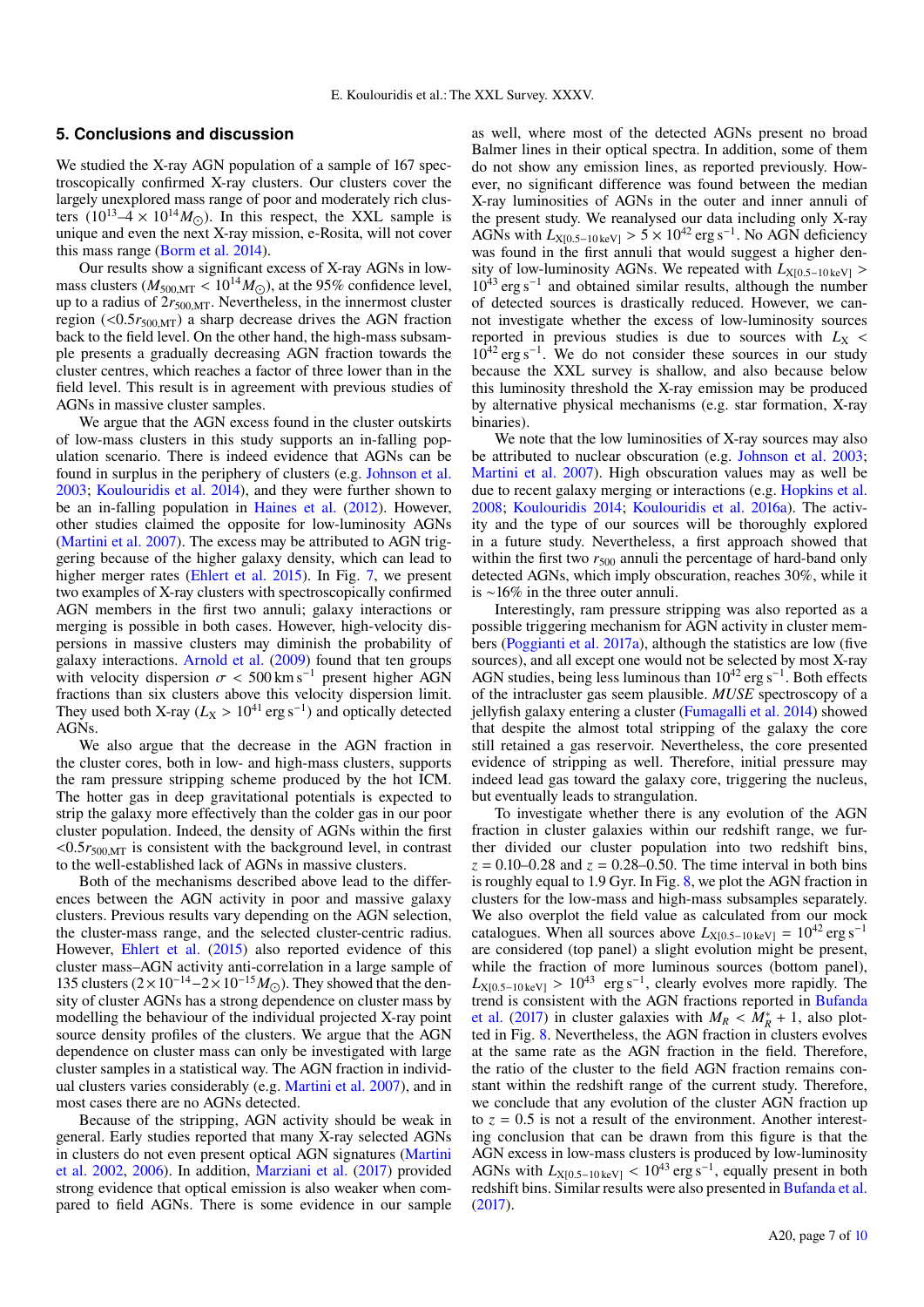

<span id="page-7-0"></span>[Fig. 7.](http://dexter.edpsciences.org/applet.php?DOI=10.1051/0004-6361/201832974&pdf_id=0) Optical images (*i* band) of two XXL clusters overplotted with X-ray contours (0.5–2.0 keV). *Left panels*: XLSSC 041 (in XXL-N), a C1 cluster at  $z = 0.142$  with an estimated mass of  $M_{500, \text{MT}} \sim 8.3 \times 10^{13} M_{\odot}$  and  $r_{500, \text{MT}} = 636$  kpc. *Right panels*: XLSSC 561 (in XXL-S) a C2 cluster at *z* = 0.455 with an estimated mass of  $M_{500\text{MT}} \sim 9.3 \times 10^{13} M_{\odot}$  and  $r_{500\text{MT}} = 993$  kpc. The boxes indicate the position of AGNs with spectroscopic redshifts concordant with the respective cluster redshift. The *bottom panels* are zoomed-in images of the AGNs found in the black boxes. Both these AGNs are found in overdense regions, where galaxy interactions and merging are probable.

For a meaningful comparison with similar studies in highredshift cluster samples and proto-clusters, we computed the fraction of AGNs with  $L_{X[0.5-10 \text{ keV}]} > 10^{43} \text{ erg s}^{-1}$  within  $2r_{500,MT}$  of the XXL cluster sample. In Fig. [9,](#page-8-26) we plot our results and we compare them with two samples of low- and high-redshift clusters  $(z = 0.3$  and 1.3, respectively) from [Martini et al.](#page-9-65) [\(2013,](#page-9-65)  $M_R < M_R^* + 1$  and  $M_{3.6} < M_{3.6}^* + 1$ , respectively), a proto-cluster<br>of  $z = 1.6$  (Krishnan et al. 2017,  $M > 10^{10} M_{\odot}$ ), and a condidate  $m_R > m_R + 1$  and  $m_{3.6} > m_{3.6} + 1$ , espectively), a proto-cluster<br>at  $z = 1.6$  [\(Krishnan et al.](#page-9-70) [2017,](#page-9-70)  $M_* > 10^{10} M_{\odot}$ ), and a candidate<br>proto-cluster at  $z = 2.23$  (Lehmer et al. 2013. H $\alpha$  emitting galaxproto-cluster at  $z = 2.23$  [\(Lehmer et al.](#page-9-71) [2013,](#page-9-71) H $\alpha$  emitting galaxies). Two more proto-clusters at redshift  $z = 2.3$  [\(Digby-North](#page-8-27) [et al.](#page-8-27) [2010,](#page-8-27) Lyman-break galaxies) and  $z = 3.09$  [\(Lehmer et al.](#page-9-72) [2009,](#page-9-72) mean AGN fraction among Lyman-break and Ly  $\alpha$  galaxies) are plotted as well, although the AGN X-ray luminosity limits are higher. We note that proto-cluster studies above redshift 2 do not trace the same galaxy population since the methods for selecting cluster members are biased towards strongly starforming galaxies (for more details, see [Krishnan et al.](#page-9-70) [2017\)](#page-9-70). Nevertheless, normalising all AGN fractions to their respective field fractions renders them more appropriate for an instructive comparison. In particular, the 13 clusters between  $z = 1$  and 1.5 in [Martini et al.](#page-9-65) [\(2013\)](#page-9-65) have estimated masses  $M > 10^{14} M_{\odot}$  and up to a few times  $10^{14} M_{\odot}$ , consistent with our own high-mass sample. However, their low-redshift sample is much more massive than this, being the compilation of the sample of [Haines](#page-9-21) [et al.](#page-9-21) [\(2012\)](#page-9-21) and [Martini et al.](#page-9-73) [\(2009\)](#page-9-73). On the other hand, the

mass of the proto-cluster at  $z = 1.6$  has an estimated mass of  $5.7 \times 10^{13} M_{\odot}$ , well below that of massive clusters in the local universe, but within the range of our low-mass X-ray clusters. We note that low-luminosity AGNs, which mainly produce the AGN excess in our cluster samples, are not included in Fig. [9.](#page-8-26) Evidently, at redshifts above  $z = 1$  the density of AGNs in clusters is not dissimilar to the density of AGNs in our sample of lower redshift clusters. At high-redshifts we probably probe the cores of extended formations, the proto-clusters, which will further collapse to then become massive clusters. The conditions within the cores of these structures may be similar to the conditions in the cores of our low-mass clusters at much lower redshifts. Therefore, we argue that the AGN fraction in cluster galaxies anti-correlates with cluster mass.

In brief, our goal was to study the AGN activity in 167 XXL X-ray galaxy clusters as a function of the mass of the cluster and of the location of the AGN in the cluster. We found a significant AGN excess in our low-mass cluster subsample between  $0.5r_{500,MT}$  and  $2r_{500,MT}$ , which decreases to the background level in the cluster cores. In contrast, the high-mass subsample presents no AGN excess, but rather a decreasing trend, consistent with the results of previous studies on massive clusters.

The AGN excess in poor clusters indicates AGN triggering in the outskirts, supporting previous studies that reported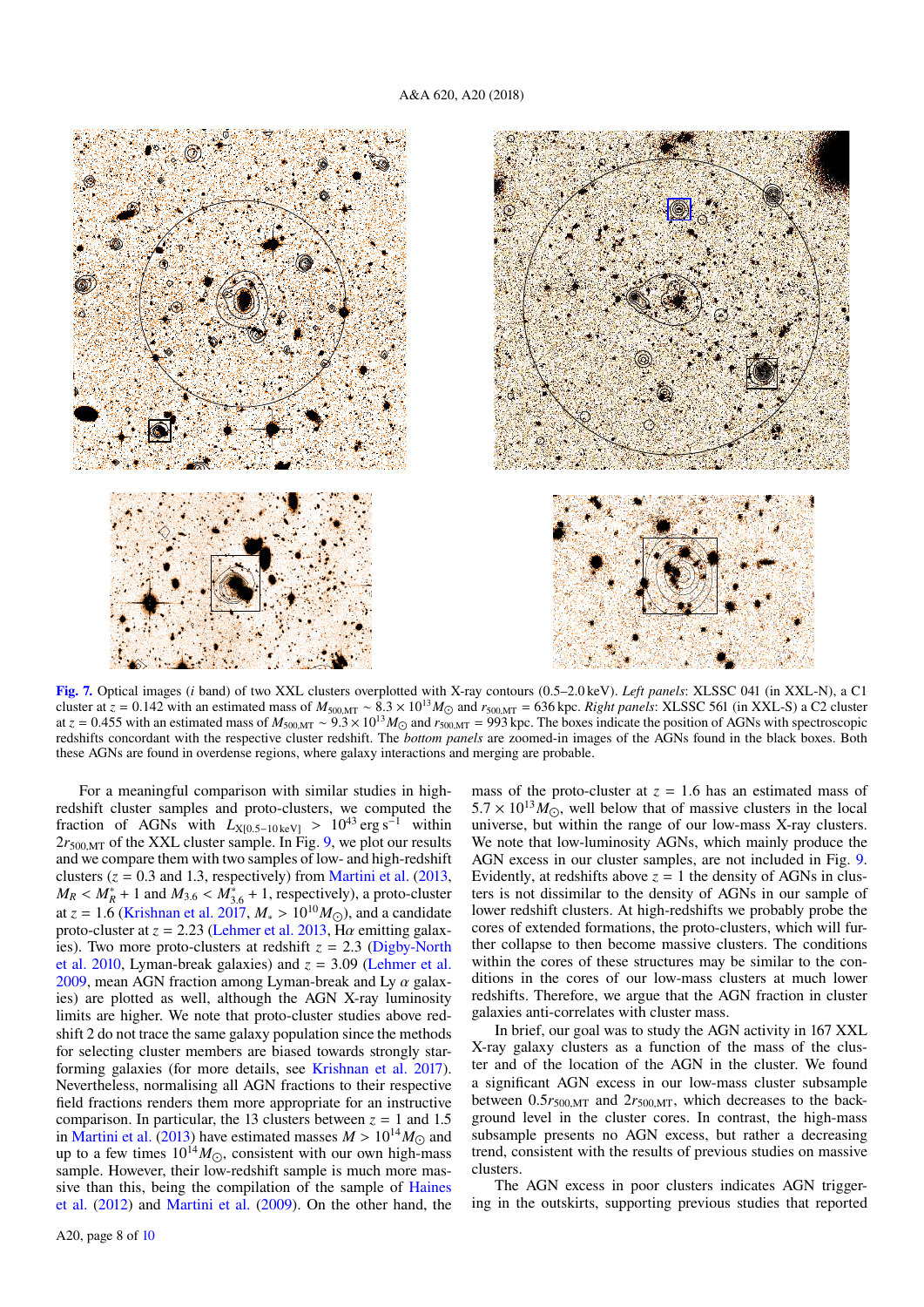

<span id="page-8-25"></span>[Fig. 8.](http://dexter.edpsciences.org/applet.php?DOI=10.1051/0004-6361/201832974&pdf_id=0) Fraction of XXL bright cluster galaxies hosting an X-ray AGN (*top panel*:  $L_{X[0.5-10 \text{ keV}]} > 10^{42} \text{ erg s}^{-1}$ ; *bottom panel*:  $L_{X[0.5-10 \text{ keV}]} > 10^{43} \text{ erg s}^{-1}$ ) within a 2*r<sub>cop</sub>* radius as a function of redshift. We over- $10^{43}$  erg s<sup>-1</sup>) within a  $2r_{500}$  radius as a function of redshift. We overplot the results of similar analysis by [Bufanda et al.](#page-8-19) [\(2017\)](#page-8-19). Red lines indicate the respective field AGN fractions. Error bars indicate the  $1\sigma$ confidence limits for small numbers of events [\(Gehrels](#page-9-66) [1986\)](#page-9-66).

enhanced galaxy merging. This effect is probably prevented by high-velocity dispersions in high-mass clusters. On the other hand, the AGN density that is consistent with that of the field at the cores of low-mass clusters implies that the AGN suppression mechanism is less effective than the one observed in more massive samples where the AGN density is significantly lower than in the field.

The cluster mass–AGN activity anti-correlation provides evidence of how deeper gravitational potentials prevent AGN triggering in their outskirts and cause more effective ram pressure gas stripping that leads to AGN suppression in their cores.

This study investigates the AGN demographics in galaxy clusters in a statistical way. Further multiwavelength analysis of the individual sources, as well as a comparison with cosmological hydrodynamical simulations (see [Koulouridis et al.](#page-9-74) [2018,](#page-9-74) XXL Paper XIX), will be presented in a companion paper.

*Acknowledgements.* XXL is an international project based around an XMM Very Large Programme surveying two  $25 \text{ deg}^2$  extragalactic fields at a depth of  $5.8 \times 10^{-15} \text{ erg s}^{-1} \text{ cm}^{-2}$  in  $(0.5-2 \text{ keV})$  at the 90% completeness level (see XXI. Paper I). The XXI, website is http://ir.fu.cea ness level (see XXL Paper I). The XXL website is [http://irfu.cea.](http://irfu.cea.fr/xxl) [fr/xxl](http://irfu.cea.fr/xxl). Multiband information and spectroscopic follow-up of the X-ray sources are obtained through a number of survey programmes, summarised at <http://xxlmultiwave.pbworks.com/>. We would like to thank A. Mantz



<span id="page-8-26"></span>[Fig. 9.](http://dexter.edpsciences.org/applet.php?DOI=10.1051/0004-6361/201832974&pdf_id=0) Fraction of XXL bright cluster galaxies hosting an X-ray AGN  $(L_{X[0.5-10 \text{ keV}]} > 10^{43} \text{ erg s}^{-1})$  within a  $2r_{500}$  radius, divided by the field fraction. The results are plotted as a function of redshift. We overplot the fraction. The results are plotted as a function of redshift. We overplot the results of similar analyses of cluster samples (blue) or individual highredshift proto-clusters (black), as described in Sect. [5.](#page-6-0) Open symbols mark different luminosity limits used for the X-ray AGNs.

and B. Poggianti for comments on the manuscript. The Saclay group acknowledges long-term support from the Centre National d'Études Spatiales (CNES). EK thanks CNES and CNRS for support of post-doctoral research. SF acknowledges financial support from the Swiss National Science Foundation. This work was supported by the Programme National Cosmology et Galaxies (PNCG) of CNRS/INSU with INP and IN2P3, co-funded by CEA and CNES. This work is based on observations obtained with MegaPrime/MegaCam, a joint project of CFHT and CEA/IRFU, at the Canada-France-Hawaii Telescope (CFHT) which is operated by the National Research Council (NRC) of Canada, the Institut National des Sciences de l'Univers of the Centre National de la Recherche Scientifique (CNRS) of France, and the University of Hawaii. This work is based in part on data products produced at Terapix available at the Canadian Astronomy Data Centre as part of the Canada-France-Hawaii Telescope Legacy Survey, a collaborative project of NRC and CNRS.

## <span id="page-8-0"></span>**References**

- <span id="page-8-20"></span>Adami, C., Giles, P., Koulouridis, E., et al. 2018, [A&A, 620, A5](http://linker.aanda.org/10.1051/0004-6361/201832974/1) (XXL Survey, XX)
- <span id="page-8-18"></span>Arnold, T. J., Martini, P., Mulchaey, J. S., Berti, A., & Jeltema, T. E. 2009, [ApJ,](http://linker.aanda.org/10.1051/0004-6361/201832974/2) [707, 1691](http://linker.aanda.org/10.1051/0004-6361/201832974/2)
- <span id="page-8-15"></span><span id="page-8-14"></span>Balogh, M. L., Navarro, J. F., & Morris, S. L. 2000, [ApJ, 540, 113](http://linker.aanda.org/10.1051/0004-6361/201832974/3)
- Balogh, M., Bower, R. G., Smail, I., et al. 2002, [MNRAS, 337, 256](http://linker.aanda.org/10.1051/0004-6361/201832974/4)
- <span id="page-8-16"></span>Bekki, K., Couch, W. J., & Shioya, Y. 2002, [ApJ, 577, 651](http://linker.aanda.org/10.1051/0004-6361/201832974/5)
- <span id="page-8-17"></span>Bitsakis, T., Dultzin, D., Ciesla, L., et al. 2015, [MNRAS, 450, 3114](http://linker.aanda.org/10.1051/0004-6361/201832974/6)
- <span id="page-8-3"></span>Bleem, L. E., Stalder, B., Brodwin, M., et al. 2015, [ApJS, 216, 20](http://linker.aanda.org/10.1051/0004-6361/201832974/7)
- <span id="page-8-24"></span>Borm, K., Reiprich, T. H., Mohammed, I., & Lovisari, L. 2014, [A&A, 567, A65](http://linker.aanda.org/10.1051/0004-6361/201832974/8)

<span id="page-8-4"></span>Brandt, W. N., & Alexander, D. M. 2015, [A&ARv, 23, 1](http://linker.aanda.org/10.1051/0004-6361/201832974/9)

- <span id="page-8-19"></span>Bufanda, E., Hollowood, D., Jeltema, T. E., et al. 2017, [MNRAS, 465, 2531](http://linker.aanda.org/10.1051/0004-6361/201832974/10)
- <span id="page-8-11"></span>Caglar, T., & Hudaverdi, M. 2017, [MNRAS, 471, 4990](http://linker.aanda.org/10.1051/0004-6361/201832974/11)
- <span id="page-8-2"></span>Calvi, R., Poggianti, B. M., & Vulcani, B. 2011, [MNRAS, 416, 727](http://linker.aanda.org/10.1051/0004-6361/201832974/12)
- <span id="page-8-7"></span><span id="page-8-5"></span>Cappelluti, N., Cappi, M., Dadina, M., et al. 2005, [A&A, 430, 39](http://linker.aanda.org/10.1051/0004-6361/201832974/13)
- Cappi, M., Mazzotta, P., Elvis, M., et al. 2001, [ApJ, 548, 624](http://linker.aanda.org/10.1051/0004-6361/201832974/14)
- <span id="page-8-1"></span>Cen, R., & Chisari, N. E. 2011, [ApJ, 731, 11](http://linker.aanda.org/10.1051/0004-6361/201832974/15)
- <span id="page-8-22"></span>Chiappetti, L., Fotopoulou, S., Lidman, C., et al. 2018, [A&A, 620, A12](http://linker.aanda.org/10.1051/0004-6361/201832974/16) (XXL Survey XXVII)
- <span id="page-8-13"></span>Chung, A., van Gorkom, J. H., Kenney, J. D. P., Crowl, H., & Vollmer, B. 2009, [AJ, 138, 1741](http://linker.aanda.org/10.1051/0004-6361/201832974/17)
- <span id="page-8-23"></span>Coupon, J., Ilbert, O., Kilbinger, M., et al. 2009, [A&A, 500, 981](http://linker.aanda.org/10.1051/0004-6361/201832974/18)
- <span id="page-8-12"></span>Cowie, L. L., & Songaila, A. 1977, [Nature, 266, 501](http://linker.aanda.org/10.1051/0004-6361/201832974/19)
- <span id="page-8-10"></span><span id="page-8-6"></span>Davis, D. S., Miller, N. A., & Mushotzky, R. F. 2003, [ApJ, 597, 202](http://linker.aanda.org/10.1051/0004-6361/201832974/20)
- D'Elia, V., Fiore, F., Elvis, M., et al. 2004, [A&A, 422, 11](http://linker.aanda.org/10.1051/0004-6361/201832974/21)
- <span id="page-8-27"></span>Digby-North, J. A., Nandra, K., Laird, E. S., et al. 2010, [MNRAS, 407, 846](http://linker.aanda.org/10.1051/0004-6361/201832974/22)
- <span id="page-8-21"></span>Eckert, D., Molendi, S., Owers, M., et al. 2014, [A&A, 570, A119](http://linker.aanda.org/10.1051/0004-6361/201832974/23)
- <span id="page-8-8"></span>Ehlert, S., Allen, S. W., Brandt, W. N., et al. 2013, [MNRAS, 428, 3509](http://linker.aanda.org/10.1051/0004-6361/201832974/24)
- <span id="page-8-9"></span>Ehlert, S., von der Linden, A., Allen, S. W., et al. 2014, [MNRAS, 437, 1942](http://linker.aanda.org/10.1051/0004-6361/201832974/25)